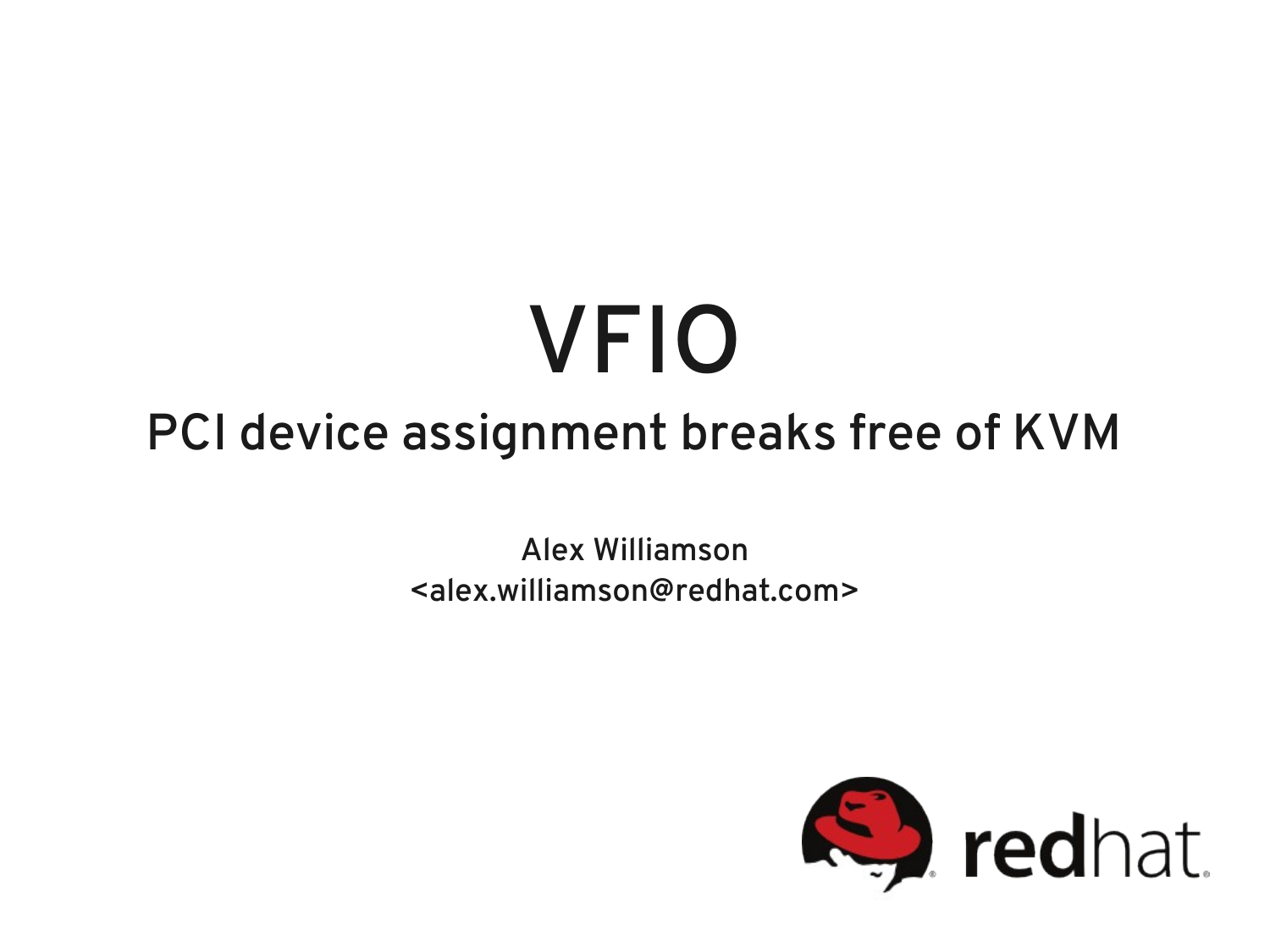#### What is device assignment?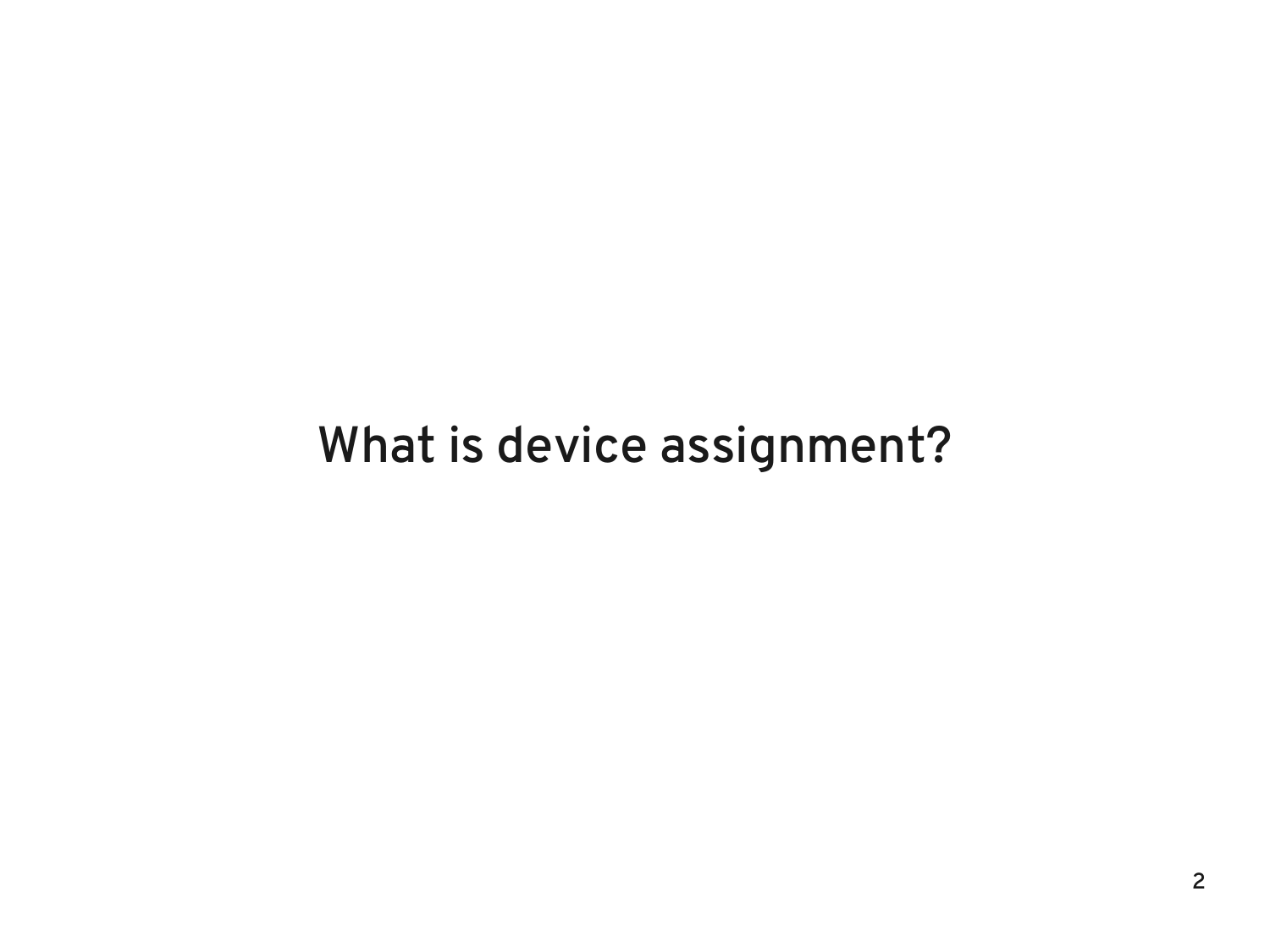# A typical NIC

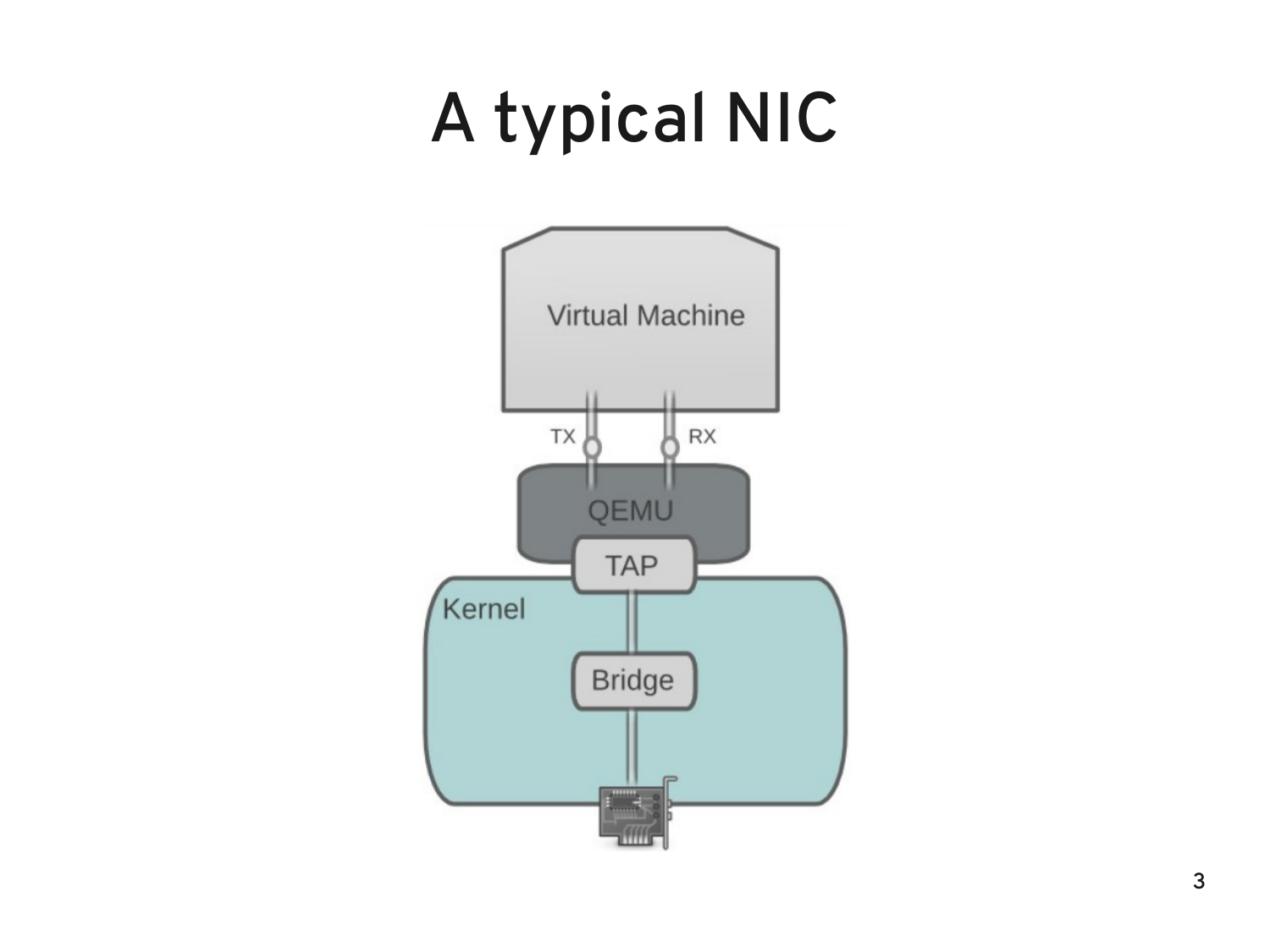### And typical performance...

Network Latency virtio

Guest Receive (Lower is better)

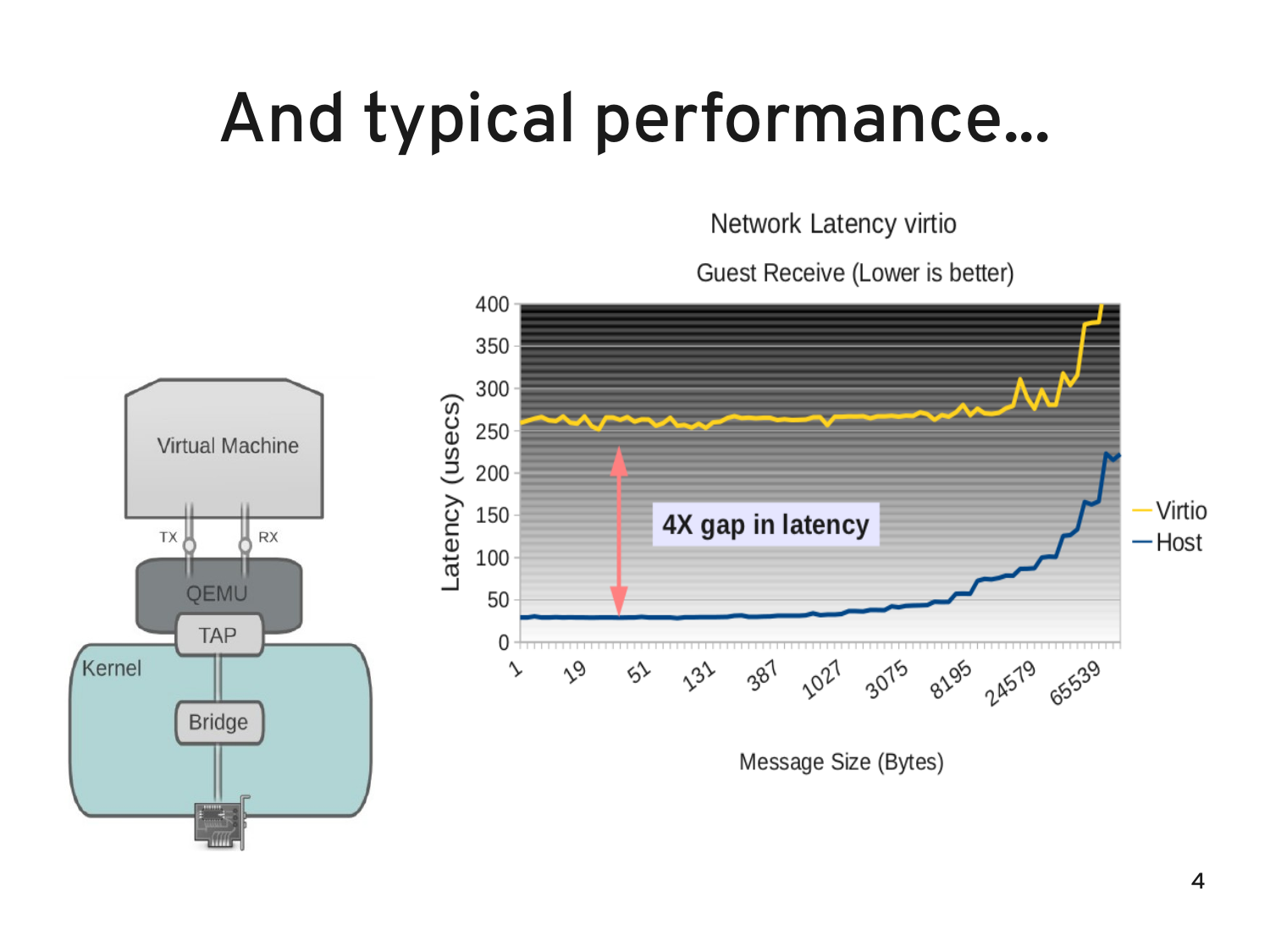#### Let's get clever...

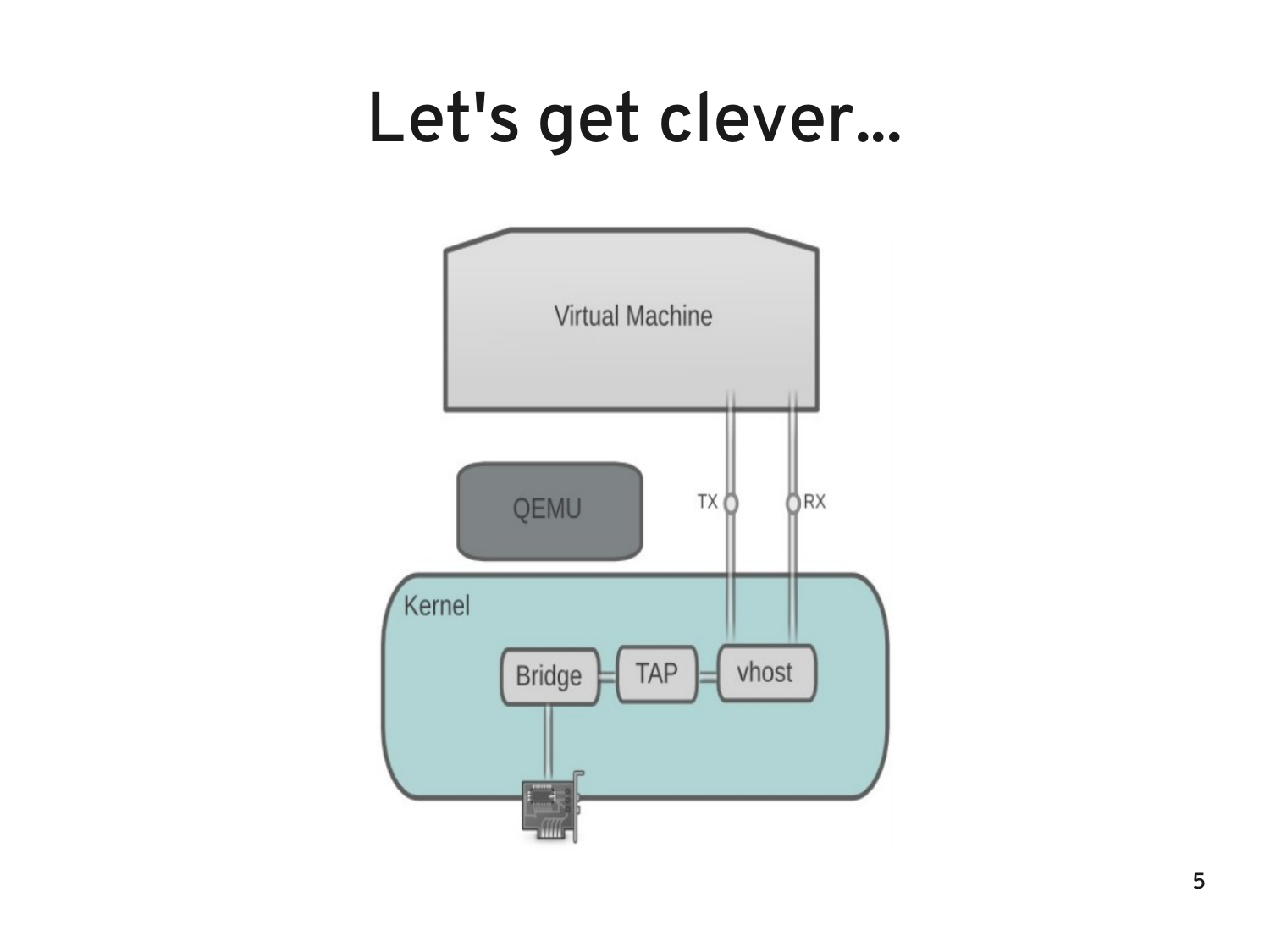### Getting better...

Network Latency - vhost\_net

Guest Receive (Lower is better)

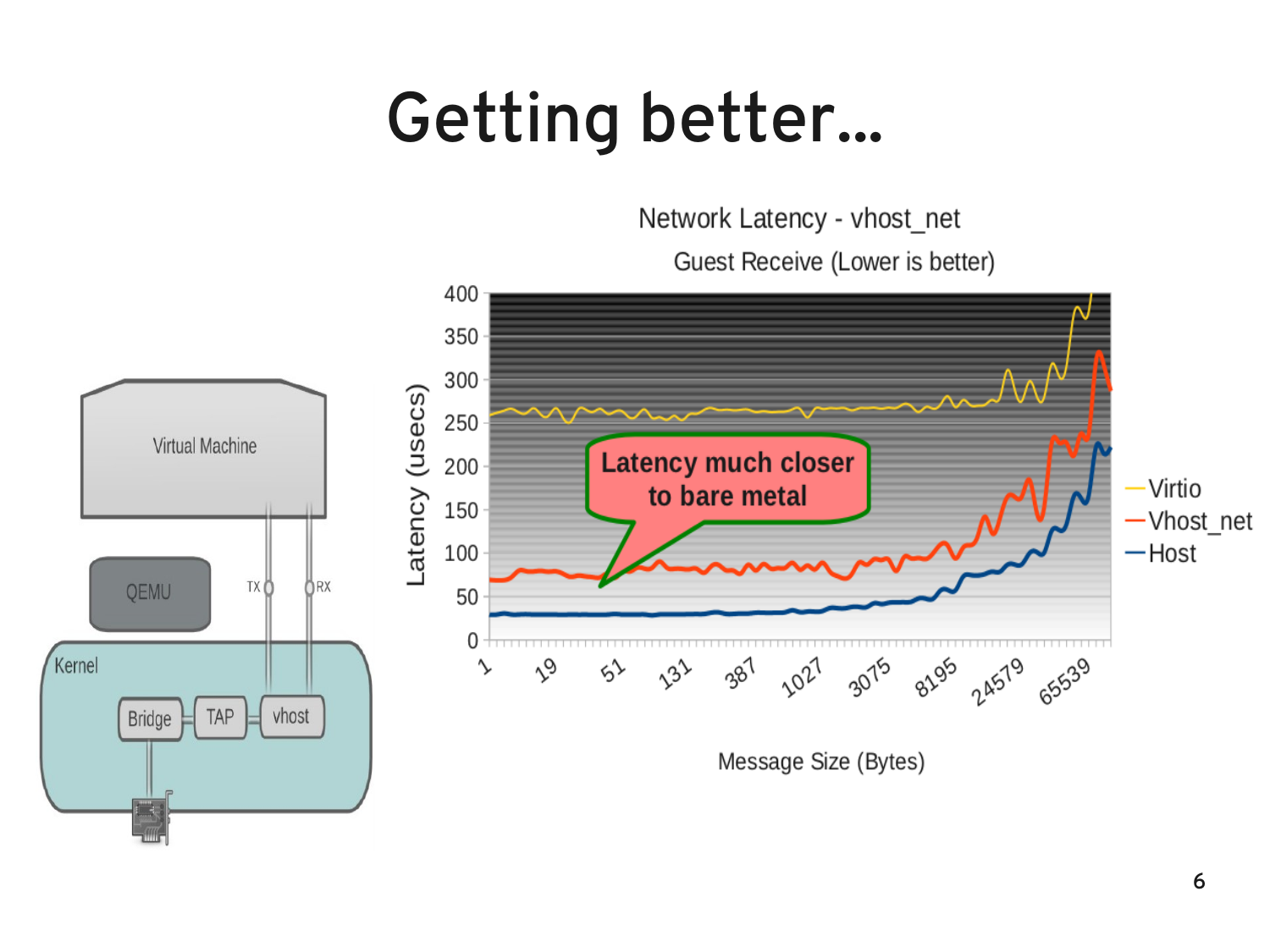#### But what if...

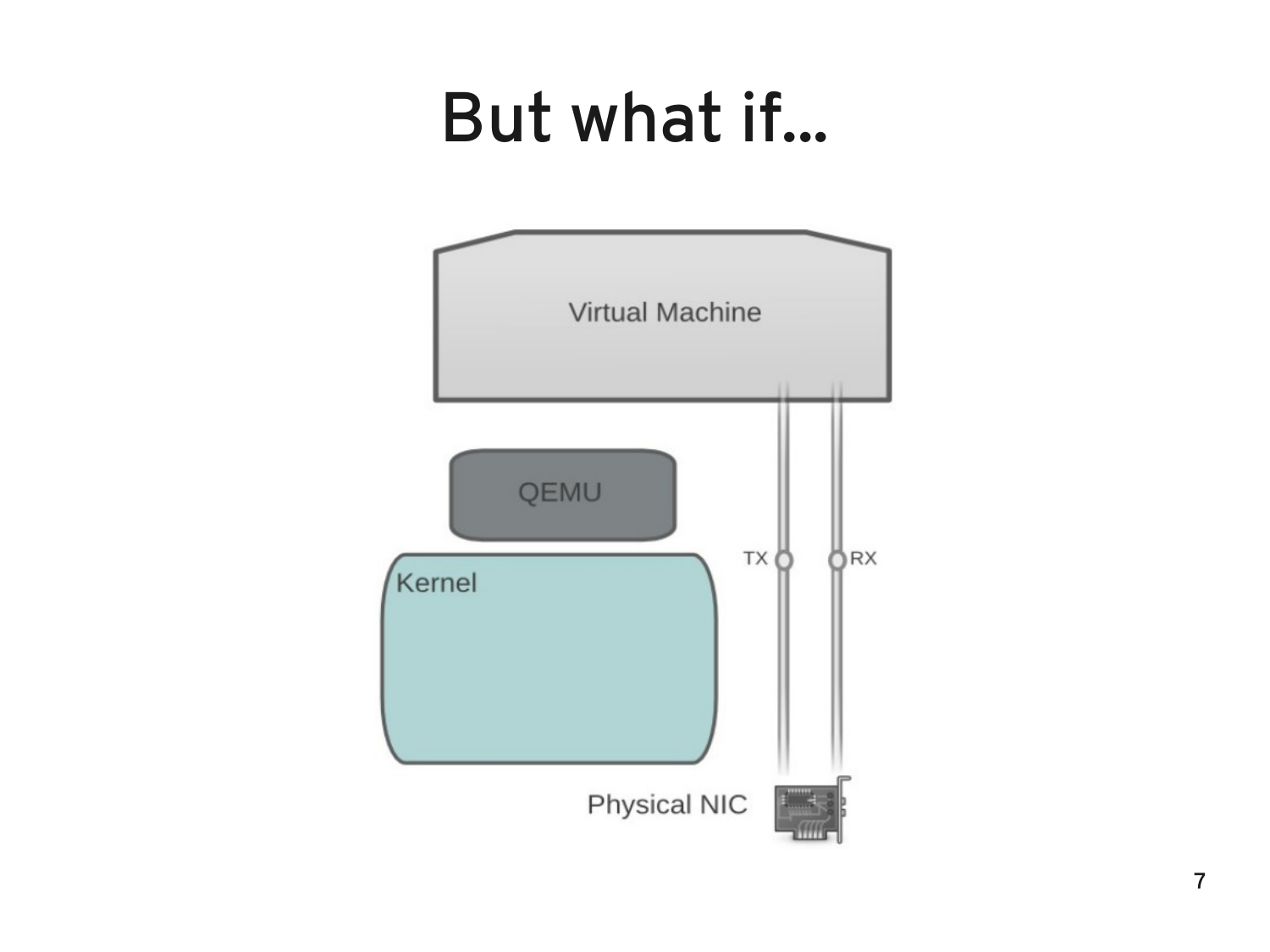#### Even better!

Network Latency by guest interface method

Guest Receive (Lower is better)

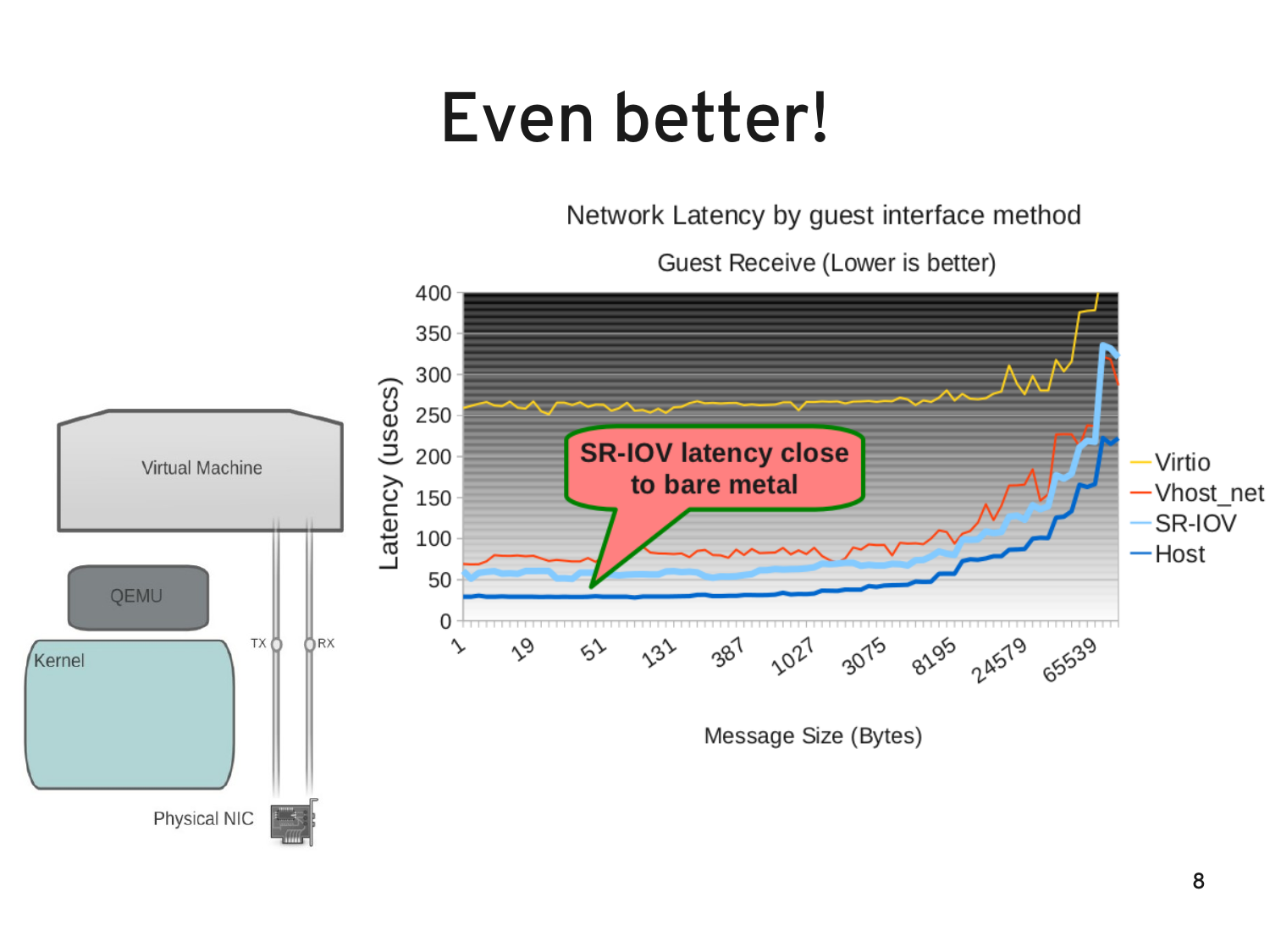### Benefits

Impact of Tuning KVM for SPECvirt

- Performance
- Compatibility
- Utilization







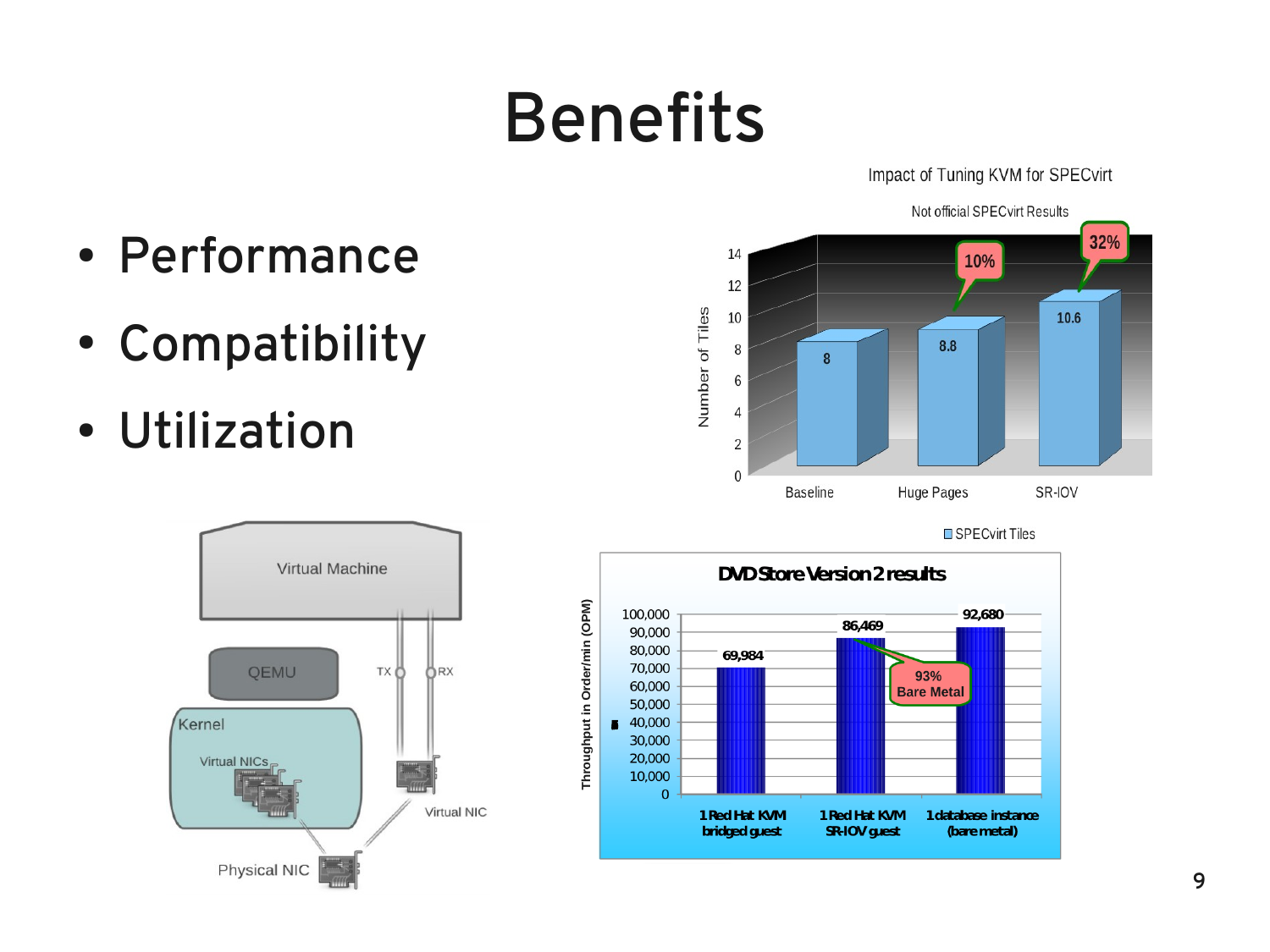# At what cost?

- Guest pinned in host memory
	- No page sharing or swapping
- Guest tied to physical host device
	- Migration via bonding/multi-path + hotplug
- Exclusive device usage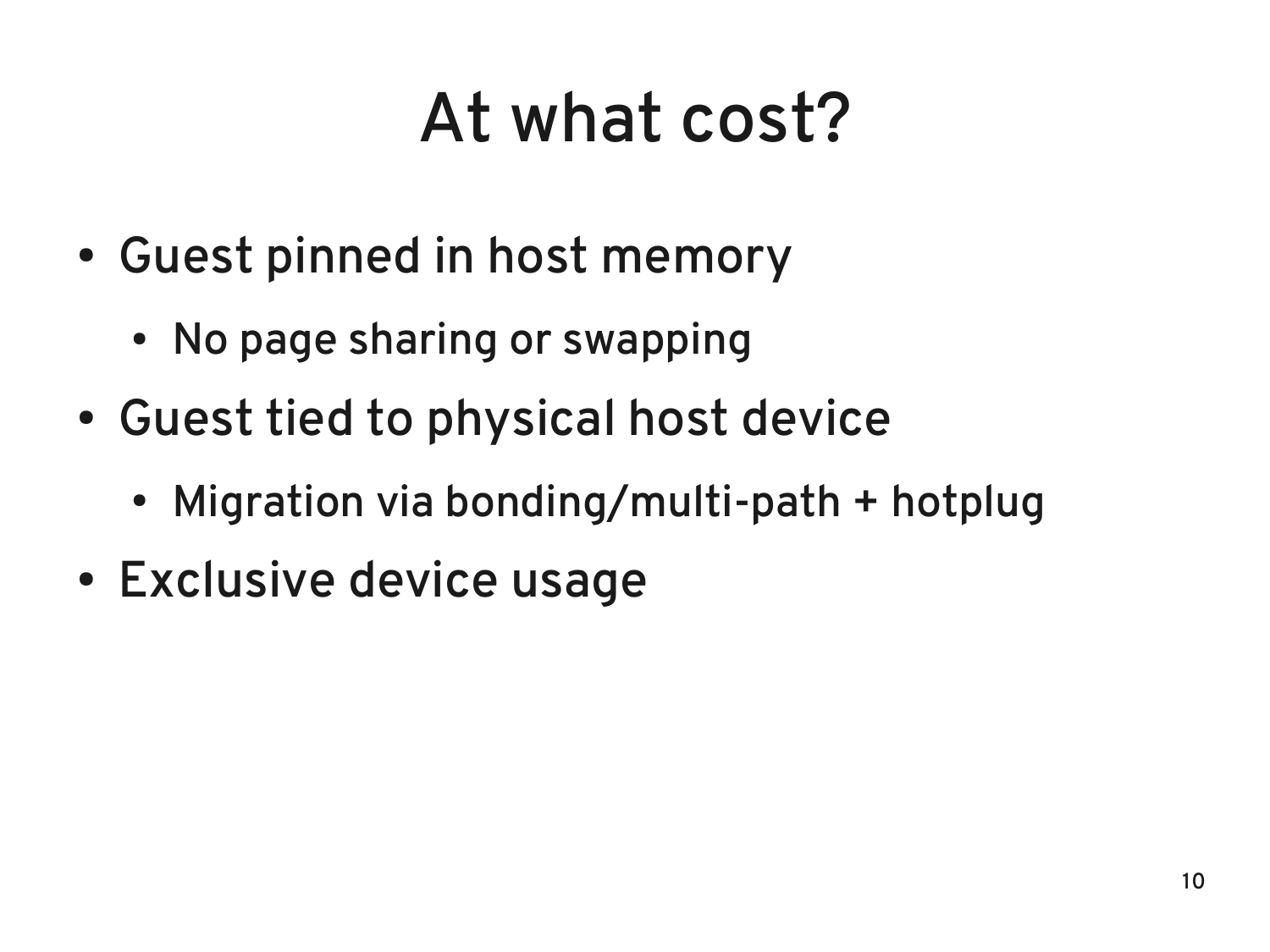# PCI device assignment

- PCI Config Space
	- Pass-through/Emulated/Virtualized
- PCI BARs
	- Ideally mmap()'d MMIO
	- Trap & Forward otherwise
- Interrupt
	- Inject as close to quest a possible
	- Likely our biggest latency contributor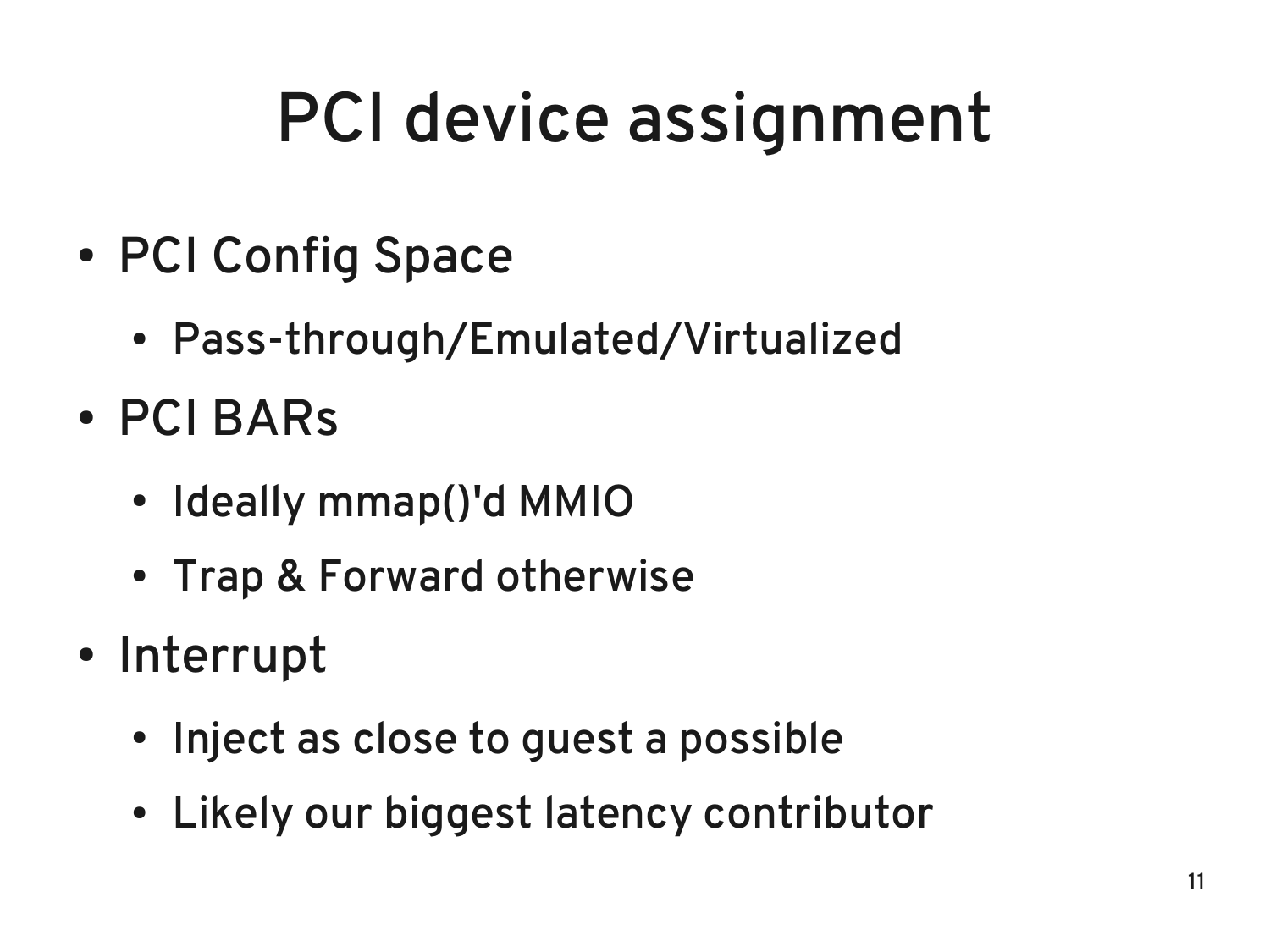# Current Implementation

- pci-stub
	- Bind device
- Qemu (qemu-kvm)
	- PCI config virtualization
	- Interrupt management
	- Resource setup
- KVM
	- PCI enablement (request region, enable)
	- IOMMU management, guest mapping
	- Interrupt handling and injection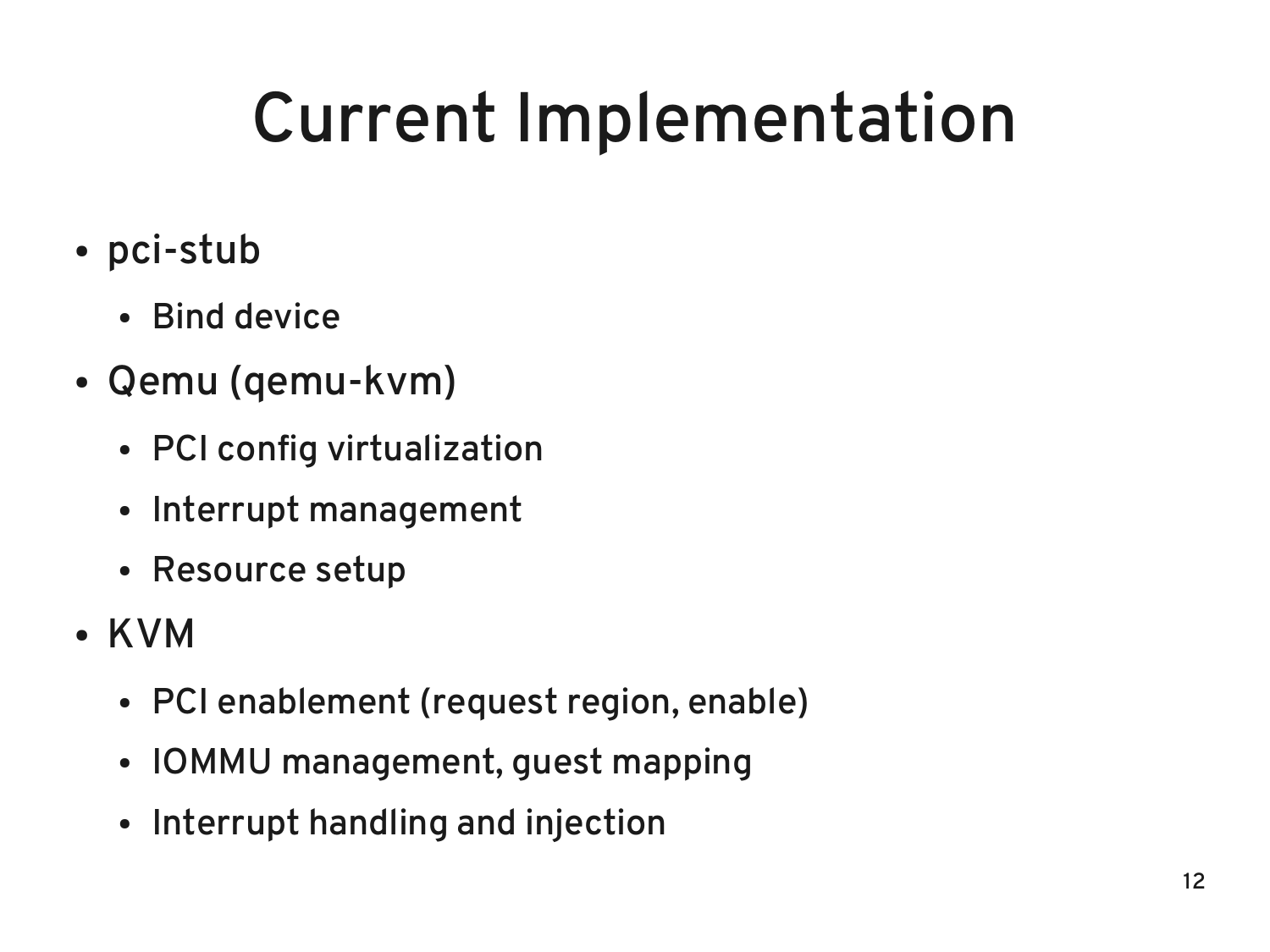# VFIO

- High performance user-space driver
	- IOMMU based security
	- PCI & Non-PCI support
	- Eventfd based interrupts
- Original PCI implementation: Tom Lyon @Cisco
- A cleaner approach to VM device assignment
	- KVM not required (provides accelerators)
	- Enable non-x86, non-PCI device assignment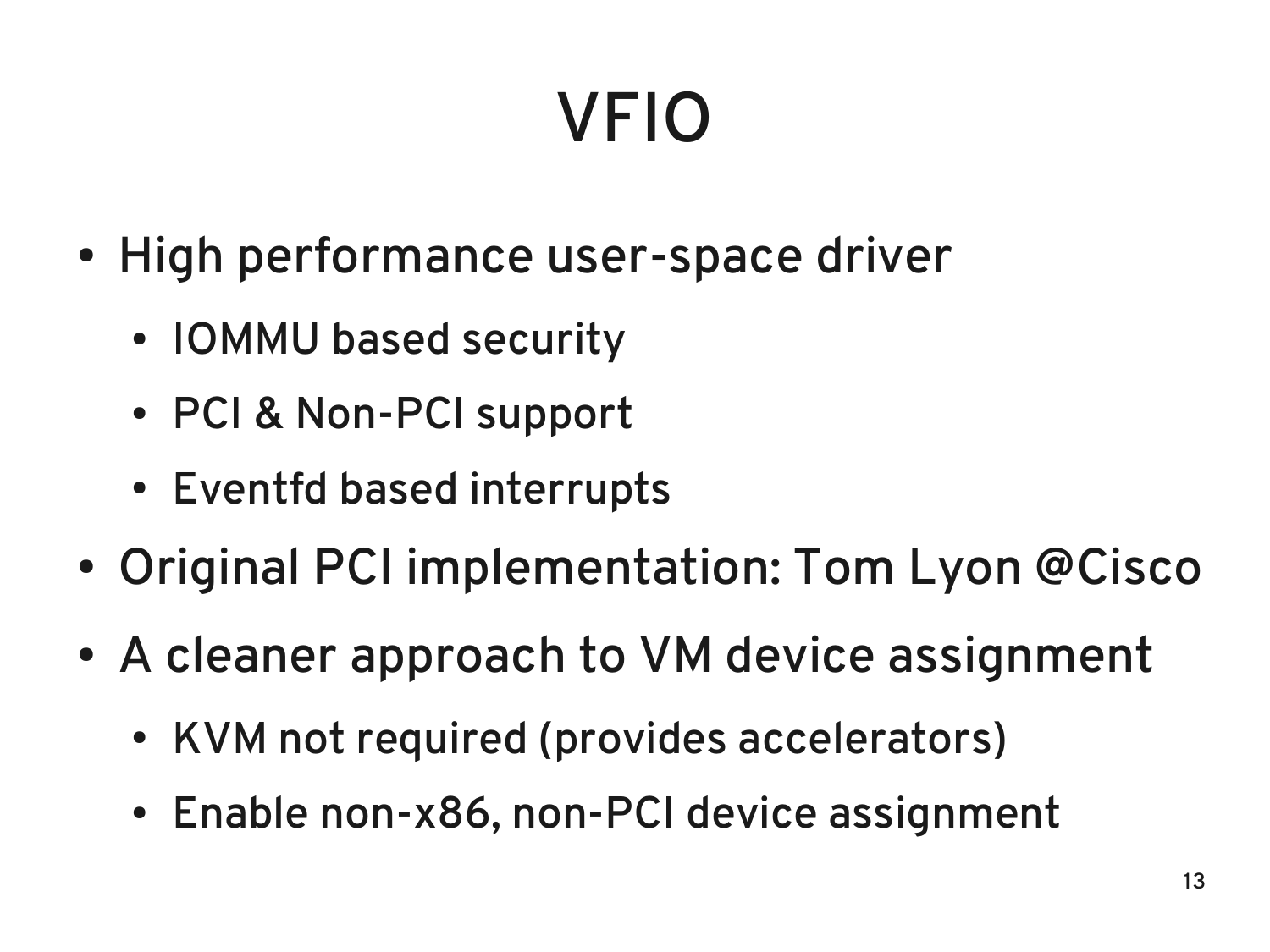# VFIO Implementation

#### • VFIO

- Bind device
- PCI enablement & config virtualization
- IOMMU management
- Interrupt handling
- Qemu
	- Resource setup
	- Pass-through (config, resources)
	- Interrupt management
- KVM
	- Acceleration only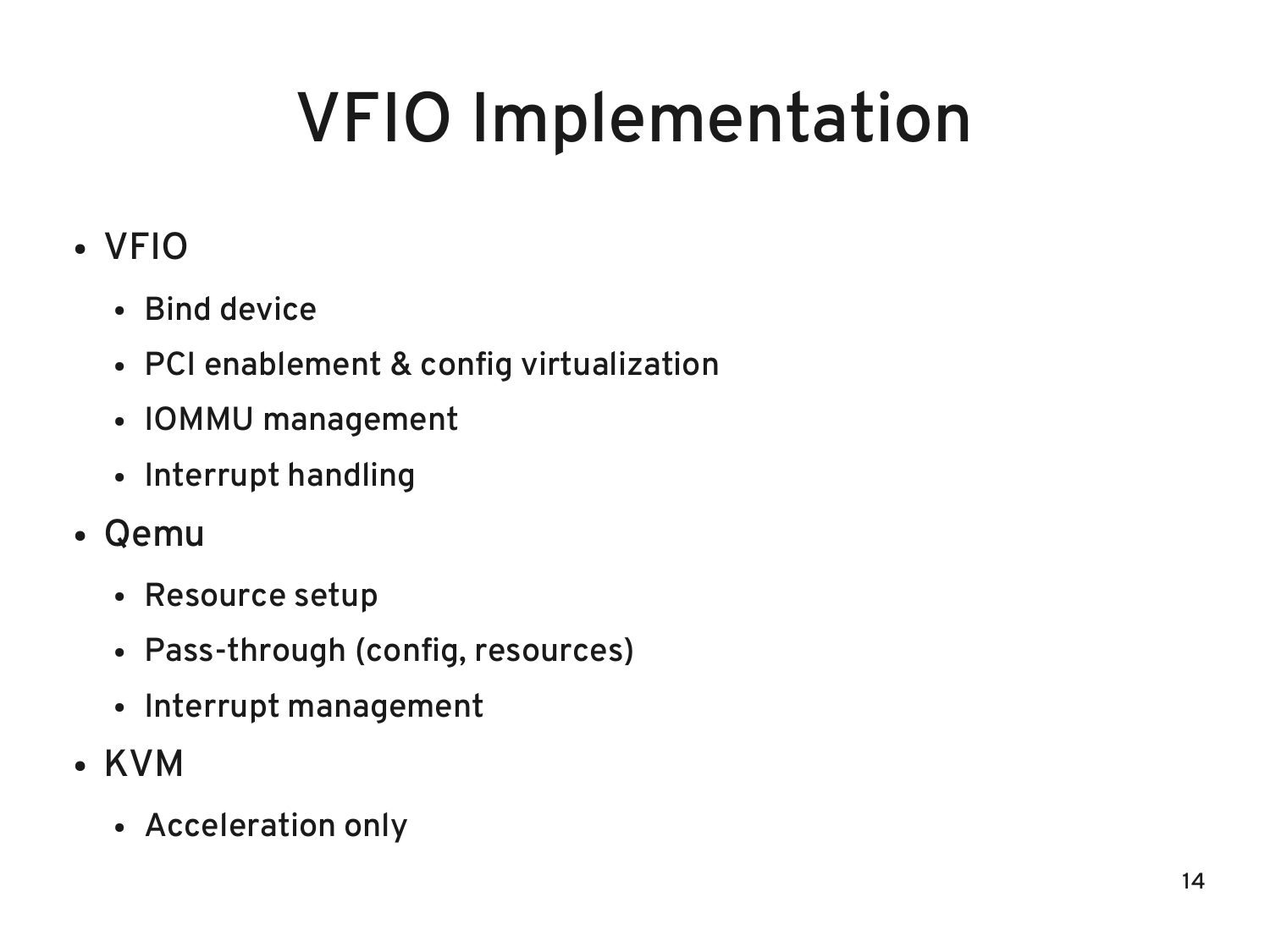# Platform problems, pt 1

- IOMMU features and granularity
	- Bridges and "partitionable endpoints"
	- IOVA windows vs fully mapped quest
	- ✔ "iommu\_group" sysfs attribute
	- ✔ iommu\_device\_group()
	- $\sim$  per bus iommu $\;$  ops
	- ✗ TBD iommu feature description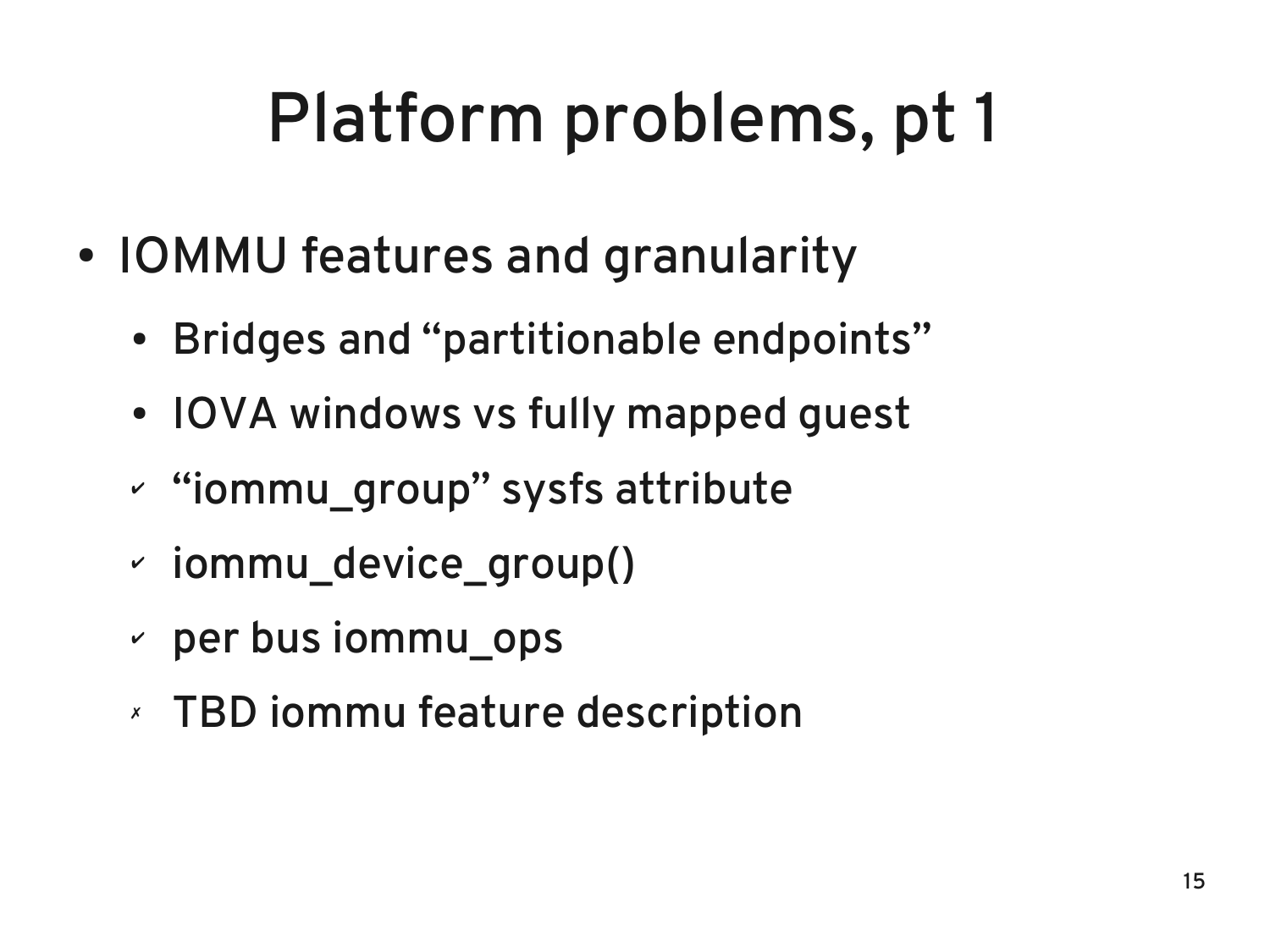# Platform problems, pt 2

- Group vs Device vs IOMMU domain management
	- ✗ Manage group devices as an atomic set
	- ✗ Merging groups to share IOMMU domains
	- ✗ Hot-plugs while groups are in use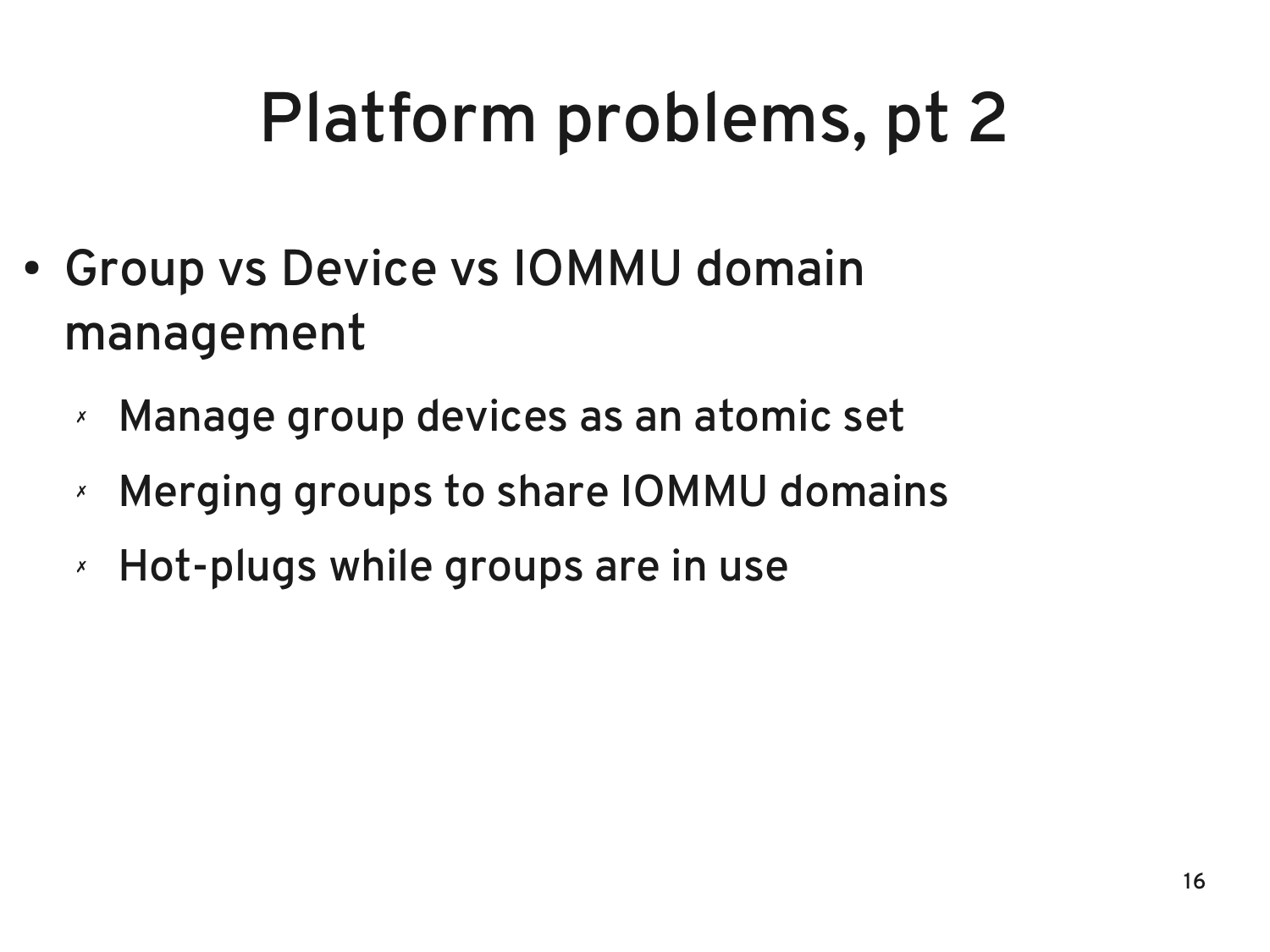# Platform problems, pt 3

- Device description and access
	- Read() device info
	- Segment file offsets for MMIO/PIO
	- Common and device specific ioctl()s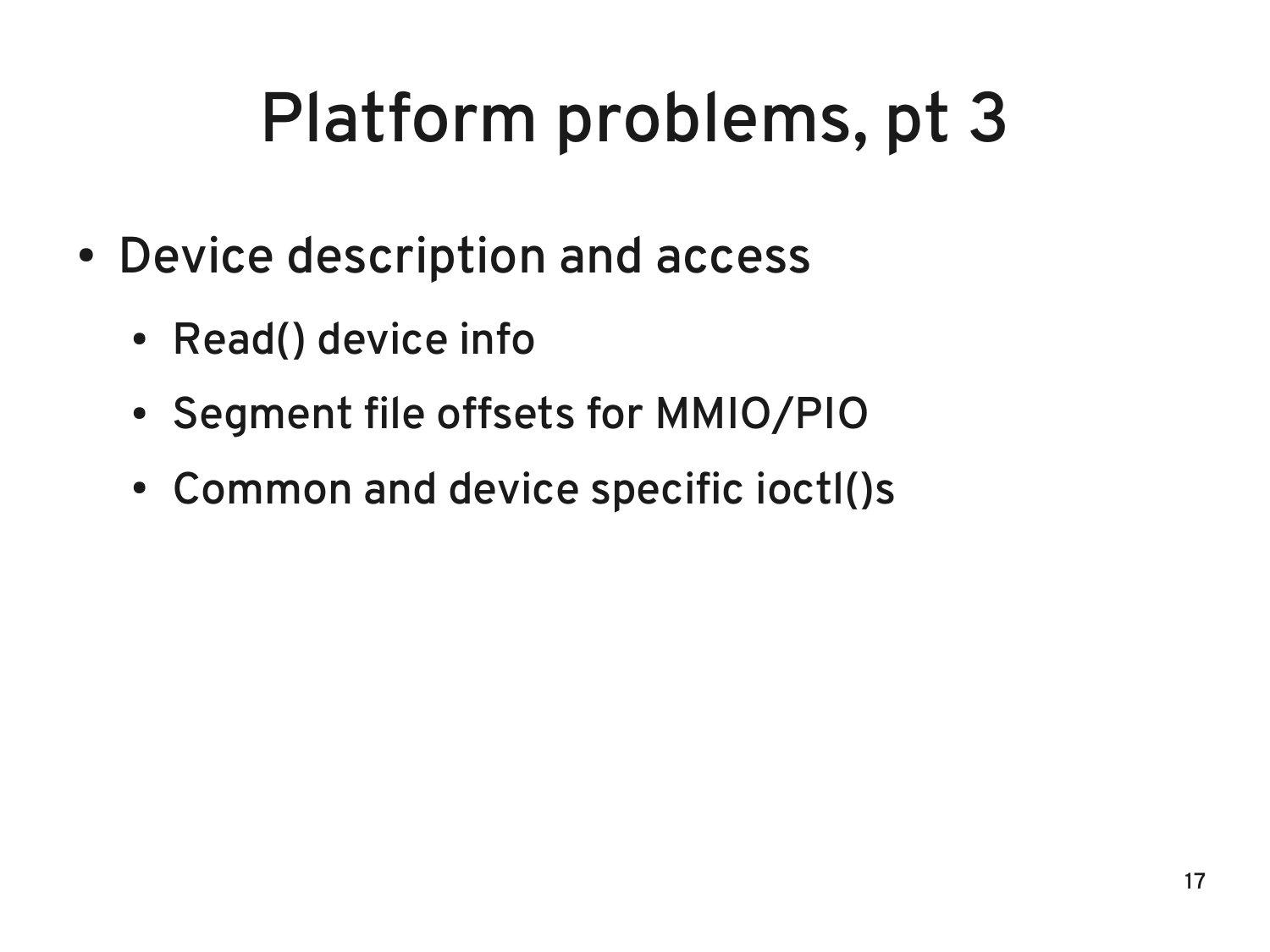#### Stay tuned for VFIO-NG... Questions/Comments?